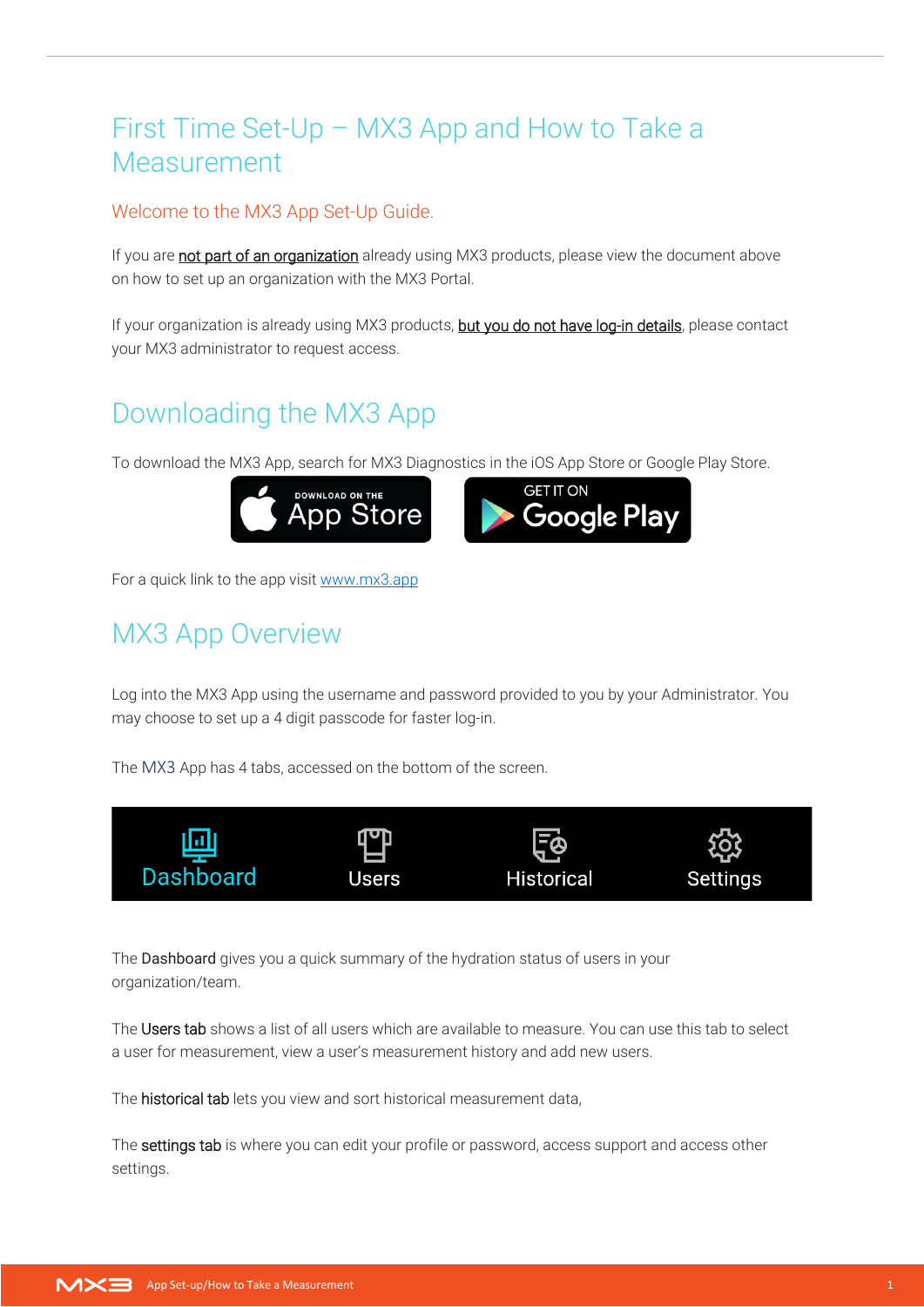#### Hydration Testing System Overview



In addition to the MX3 App, The MX3 Hydration Testing System consists of:

The MX3 LAB – a handheld measurement device which connects via Bluetooth to the MX3 App. The MX3 LAB is charged via the USB-C port located on it's side

The MX3 Hydration Test strip – single use test strip which is inserted in the MX3 LAB and used to collect a small volume of saliva directly from the tongue to determine Salivary Osmolarity, a hydration biomarker.

The MX3 Dispenser -The dispenser can hold up to 40 test strips and is used to minimize manual handling.

#### Loading the Dispenser

Before taking measurements, you should first load the MX3 dispenser.

Instructions for loading the dispenser can be found on the reverse of the quick start guide.

Additional copies can be found at [www.mx3diagnostics.com/resources](http://www.mx3diagnostics.com/resources)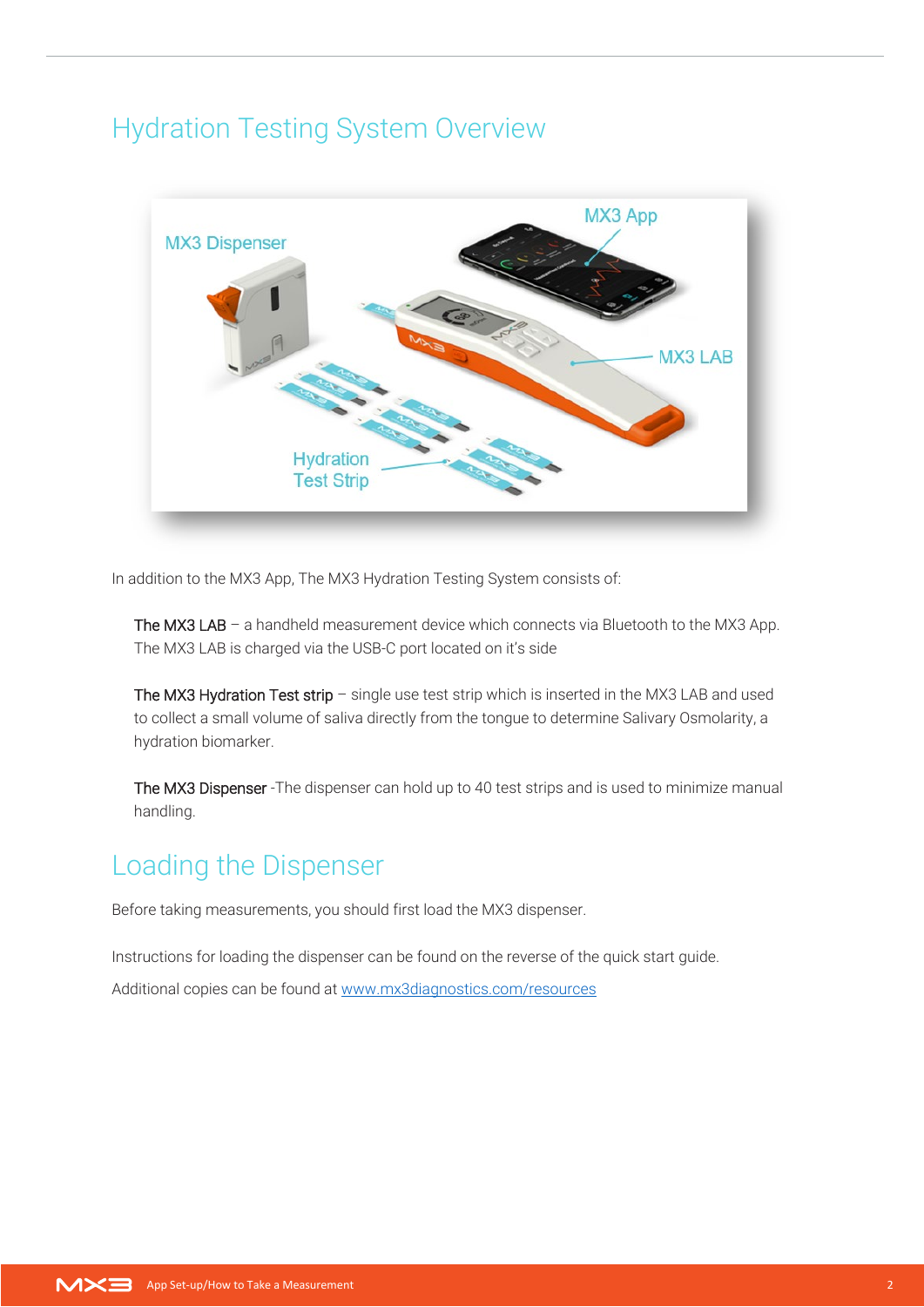### Taking a Hydration Measurements

- 1. Sign into the mx3 app using the email and password provided to you by your Administrator. You will be prompted to set a passcode for faster sign-in.
- 2. Turn on the mx3 LAB using the power button then press the select button to select App mode.

# Turn LAB On Enter App Mode





忸

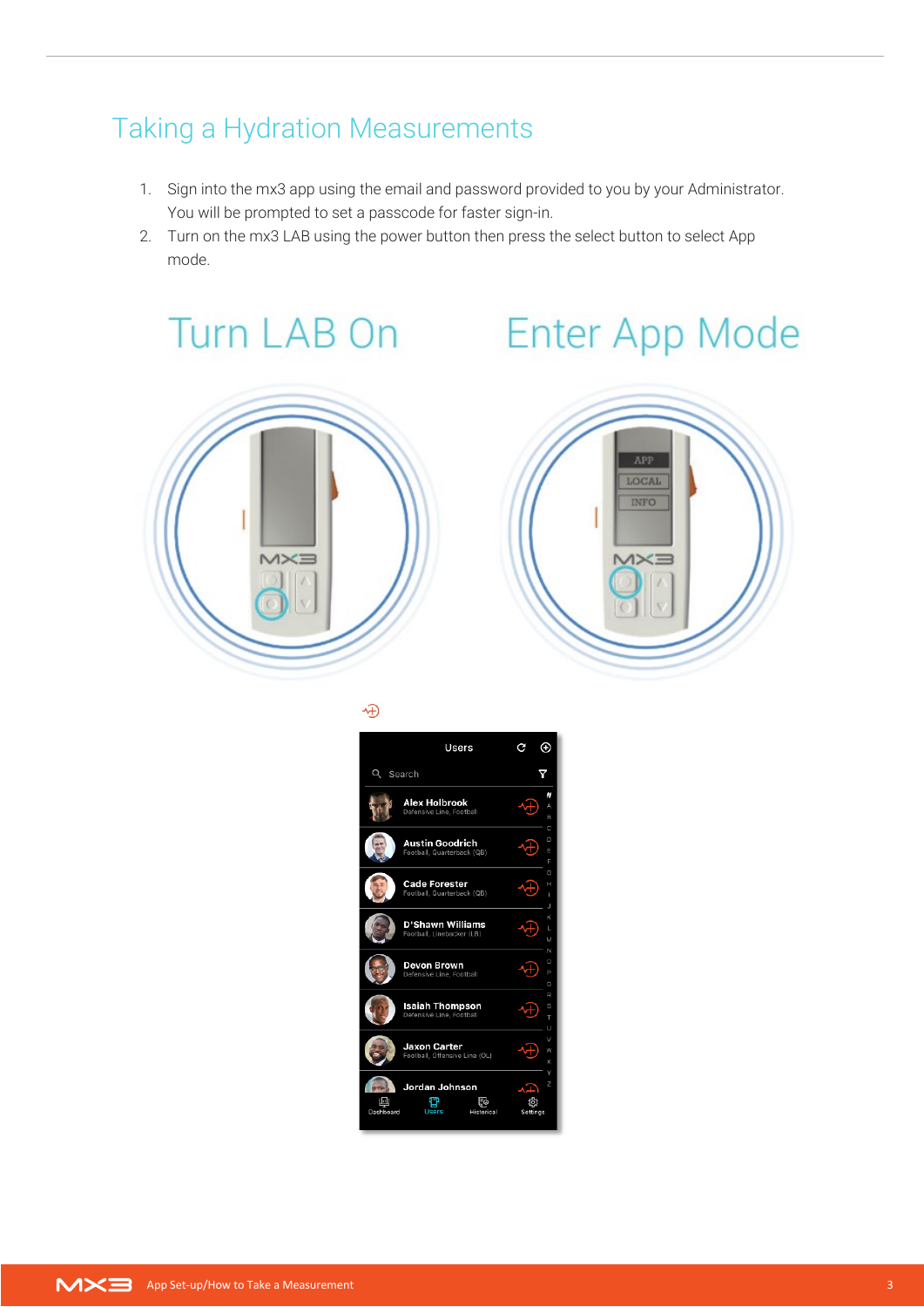4. If required, follow the prompts to pair with your MX3 LAB



- 5. Once paired, the App will prompt you to insert a test strip after selecting a user.
- 6. Press and hold the large orange button on the dispenser to release a test strip.



7. Insert the strip into the port on the top of the mx3 lab with the blue label facing upwards, then release the button

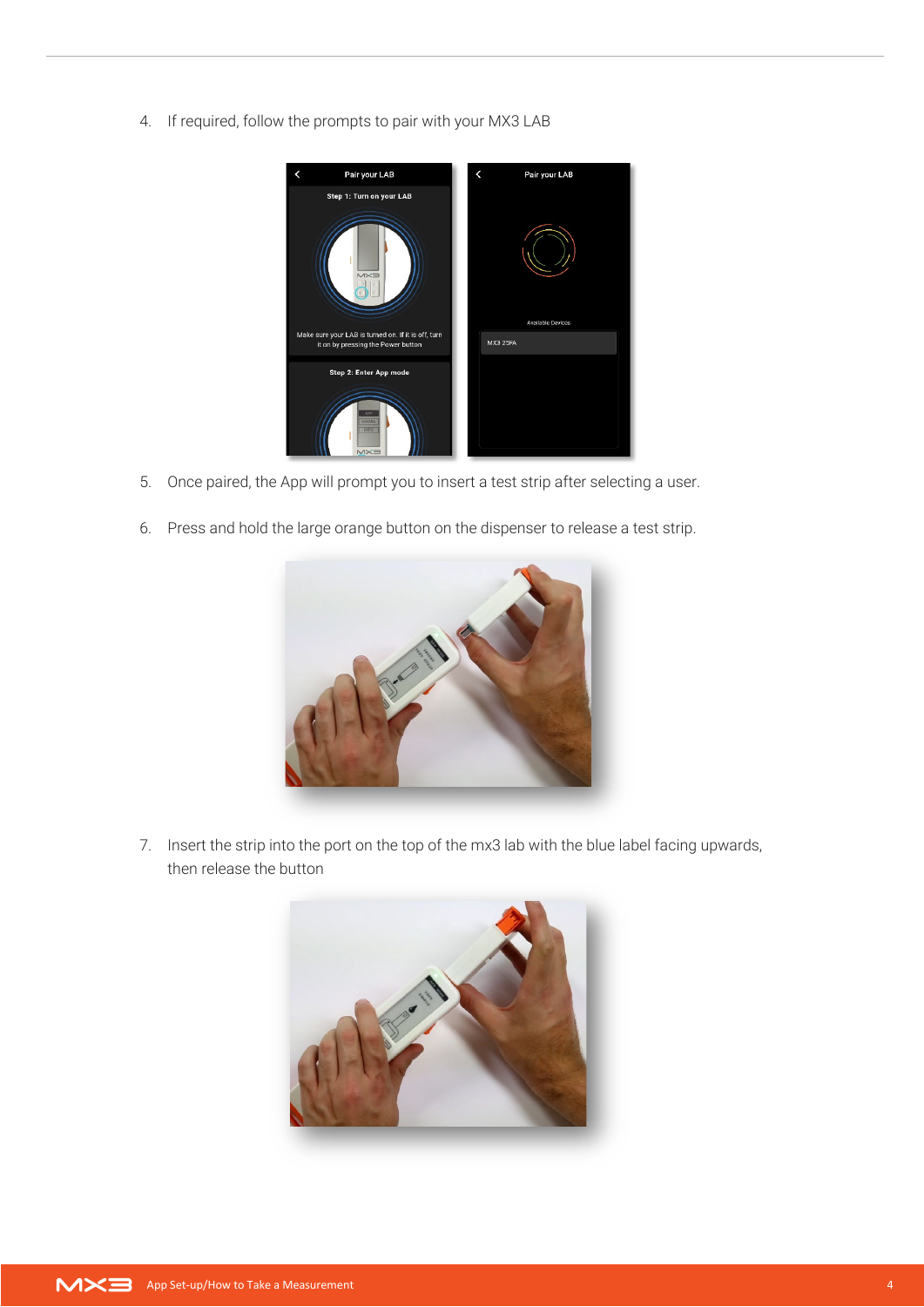8. Pull the dispenser away from the LAB. The LAB will now prompt you to take a sample.



There are a few things are important to note before taking a measurement:

Do not eat or drink for at least five minutes before being measured as this may interfere with the measurement result.

Avoid bubbly areas of saliva or dry areas of the tongue. If there are no clear areas of saliva, ask the user to swallow all saliva in their mouth and generate a fresh sample.



Avoid covering the exit pore of the test strip. This may for example occur when a user closes their mouth on the test strip. The easiest way to avoid this is by tapping against the tongue on a downward angle collect a saliva

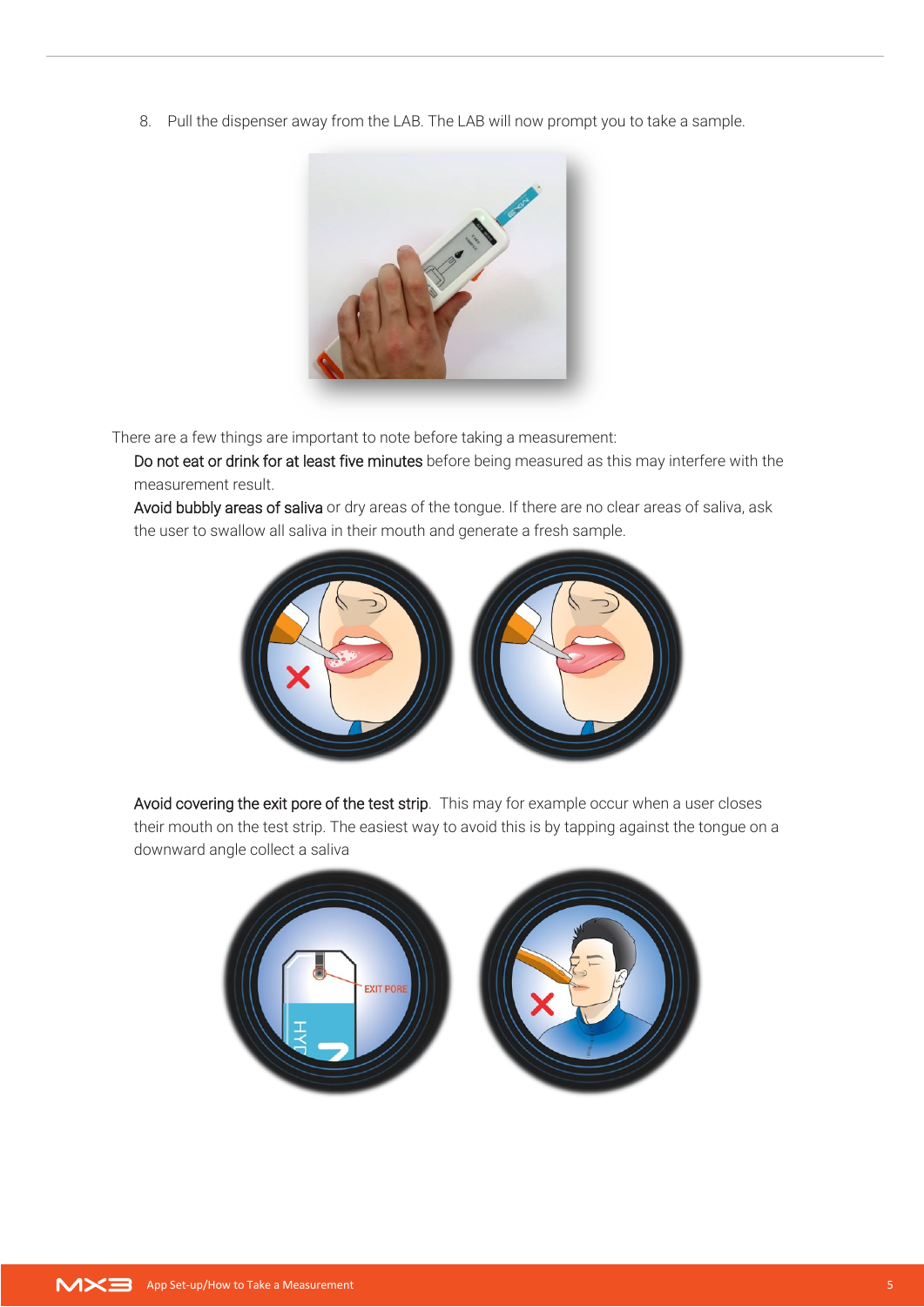9. Instruct the user to swallow all the saliva in their mouth generate a fresh saliva sample and slightly stick out their tongue.

Lightly tap the tip of the test strip against the user's tongue to collect saliva.

Once enough saliva has been collected a tone will sound. Typically, this will take between 5 and 10 seconds.



10. Wait for the sample to be analyzed. Do not remove the test strip. A second tone will sound once analysis is complete.



11. The result will now be displayed on the MX3 App. both a hydration category and a salivary osmolarity score will be displayed.

Discuss with your supervisor how SOSM scores and hydration categories should be interpreted on your worksite.

An example can be found in the MX3 Hydration Testing System White paper, available on the resources page of our website (www.mx3diagnostics.com/resources)